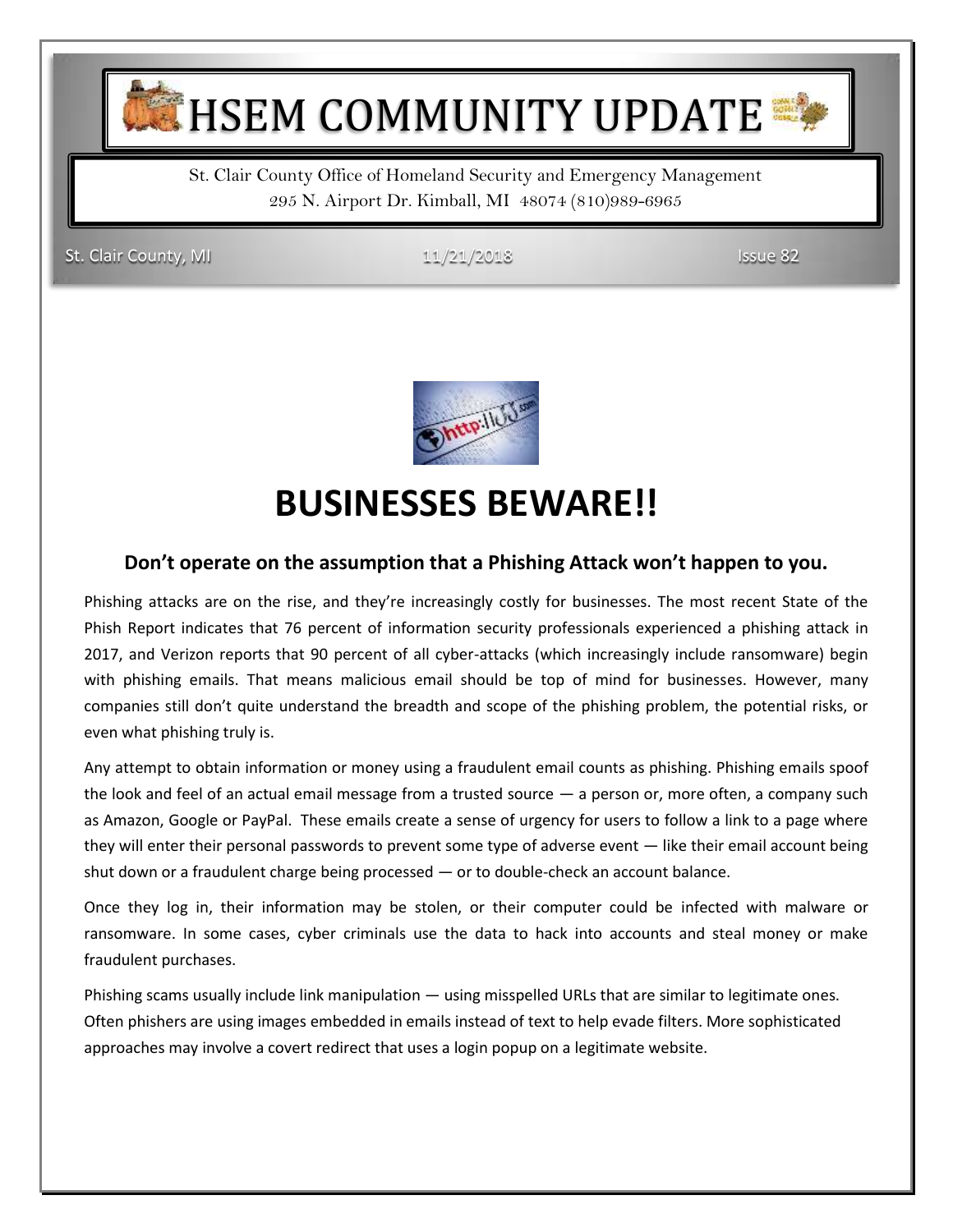

There are a few common approaches:

•Spear phishing is an increasingly common attack that is directed at a specific individual or company. These attacks usually involve gathering information about the target or targets ahead of time in order to better craft phishing emails to manipulate potential victims.

•Clone phishing uses a legitimate and previously delivered email with at attachment or link that has its content and address cloned. The link/attachment is then replaced with a malicious site or attachment.

•Whaling attacks are directed at senior executives or other high-profile targets. These scams usually take the form of important business or legal emails and have even included forged subpoenas.

•SMS phishing, or smishing, uses cell phone text messages to skim personal information.

While email filters and other security technologies can help block phishing emails from getting to your customers' inboxes, the criminals behind these scams are constantly updating their techniques to avoid detection. Phishing relies heavily on psychological manipulation, and end users are the weakest link in the chain. Even basic, low-tech strategies can help you protect your business and your customers from the costs and consequences of a phishing attack. Those include:

Training - Provide end-user awareness training to help staff recognize the tell-tale signs of phishing – misspelled website names, oddly named attachments, etc. Employees should "hover" over sender names in emails and embedded links to make sure they match the origin account or a legitimate website.

Make sure they also know best practices, like never logging into a website they reached via an email link.

Designated Email Addresses - If the business regularly receives legitimate emails for financial transactions, for example, they could set up specific email addresses just for those requests. Limit the exposure of these addresses on public sites, which can help reduce their target footprint when it comes to phishing.

Enforce Email Policies - Set up policies to minimize the number of sensitive transactions that occur via email. If employees know that financial authorizations should only be made in person or over the phone, for example, it's unlikely they'll fall for a phishing attempt to get them to do so via email.

Phishing is a growing and constantly evolving threat, so it is important to stay up to date on the latest threats and what steps your organization can take to mitigate these attacks.

*Information provided by Jason Howells*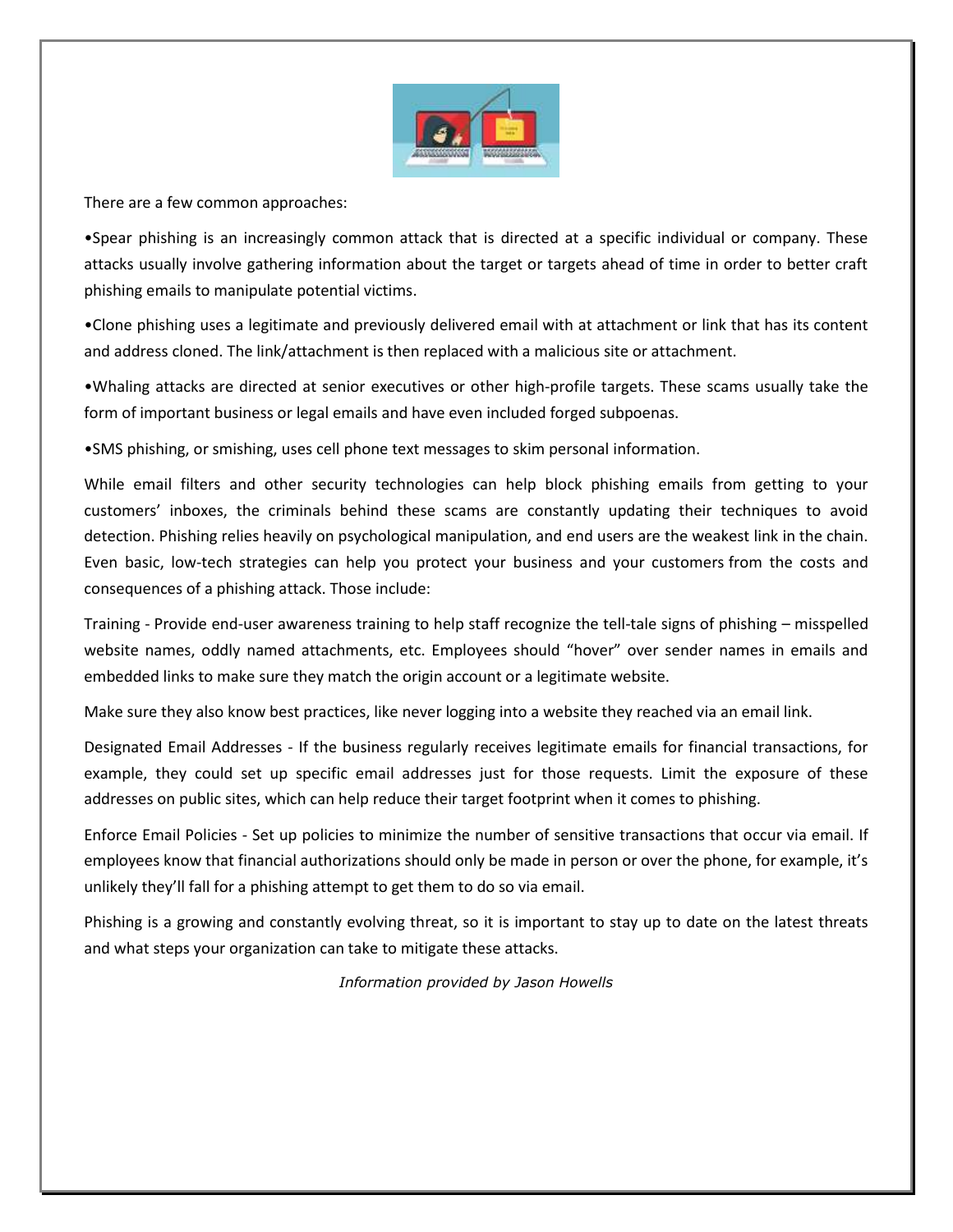

#### **Volunteering**

Recently we had a meeting of citizens interested in volunteering their time to help St. Clair County before, during and after a major event. There were about 30 individuals present to help support the efforts of our office. We will have trainings for the different groups in the very near future.

If you are physically able and would like to volunteer your time call 810-989-6387 or email

[emergencymanagement1@stclaircounty.org](mailto:emergencymanagement1@stclaircounty.org) with your information.

The groups include:

Reception Center Worker Community Ready Team Health/Medical Assistance Public Educator Donation Center Worker Hazmat Worker Weather Spotter **Animal Ready Team** Mass Feeding-Cook/Worker Lift Truck Operator Office Worker/Data Entry Communications Support Digital Volunteer/Social Media Heavy Equipment Operator Amateur Radio Operator

## Do 1 thing in November: Emergency Supplies



**Remember important items that may be overlooked when leaving your home in a disaster.**

#### **Tasks:**

[Gather your emergency supplies in an accessible place.](https://do1thing.us9.list-manage.com/track/click?u=035ce122cd759f1206d70dbbc&id=cacb4cdd30&e=1e1dda77ee)  Have a go bag ready if you have to shelter in place or evacuate your home. Your go bag can be part of your emergency kit, just make sure it is in a bag or easy to carry container and that it is easy to get to.

[Create an emergency supply kit for your pet, your car,](https://do1thing.us9.list-manage.com/track/click?u=035ce122cd759f1206d70dbbc&id=4a0f7b2948&e=1e1dda77ee)  [and your workplace or school.](https://do1thing.us9.list-manage.com/track/click?u=035ce122cd759f1206d70dbbc&id=4a0f7b2948&e=1e1dda77ee) 

Disasters can strike when you are away from home. If your office or school does not have an emergency kit, offer to help make one.

#### [Stash some cash in case ATMs and credit card](https://do1thing.us9.list-manage.com/track/click?u=035ce122cd759f1206d70dbbc&id=89a9d5cf97&e=1e1dda77ee)  [machines are not usable in a disaster.](https://do1thing.us9.list-manage.com/track/click?u=035ce122cd759f1206d70dbbc&id=89a9d5cf97&e=1e1dda77ee)

Some experts say you should have at minimum \$150.00 in cash stashed away. Realizing this may not be possible for everyone, any amount is good to start with.

For more information: [www.do1thing.com](http://www.do1thing.com/)

### **Free Trainings Available:**

- **TECC (Tactical Emergency Casualty Care)** open to current firefighters in St. Clair County. December 12<sup>th</sup>, from 6pm – 10pm at Clyde Township Fire Department. Call 810-989-6329 to RSVP.
- ▶ **HME (Homemade Explosives)** January 23, 2019 8am-12pm or January 24<sup>th</sup> from 6pm 10pm. At the EOC, 295 Airport Dr. Kimball. Call 810-989-6329 for more information or to sign up. This is an awareness course and the target audience is individuals that enter a home owner property or homes. Public and private sector personnel.
- **Medical Preparedness & Response to Bombing Incidents** (MGT 348 PER233) Date/Time: February 12 -13, 2019 8:00 am to 4:30 pm/Course Length: 2 days Location: St Clair County EOC 295 Airport Dr Kimball. This course is intended for members of emergency response as well as other city and county services that become a part of a community response to a bombing incident. If you would like more information or sign up instructions call 810-989-6329.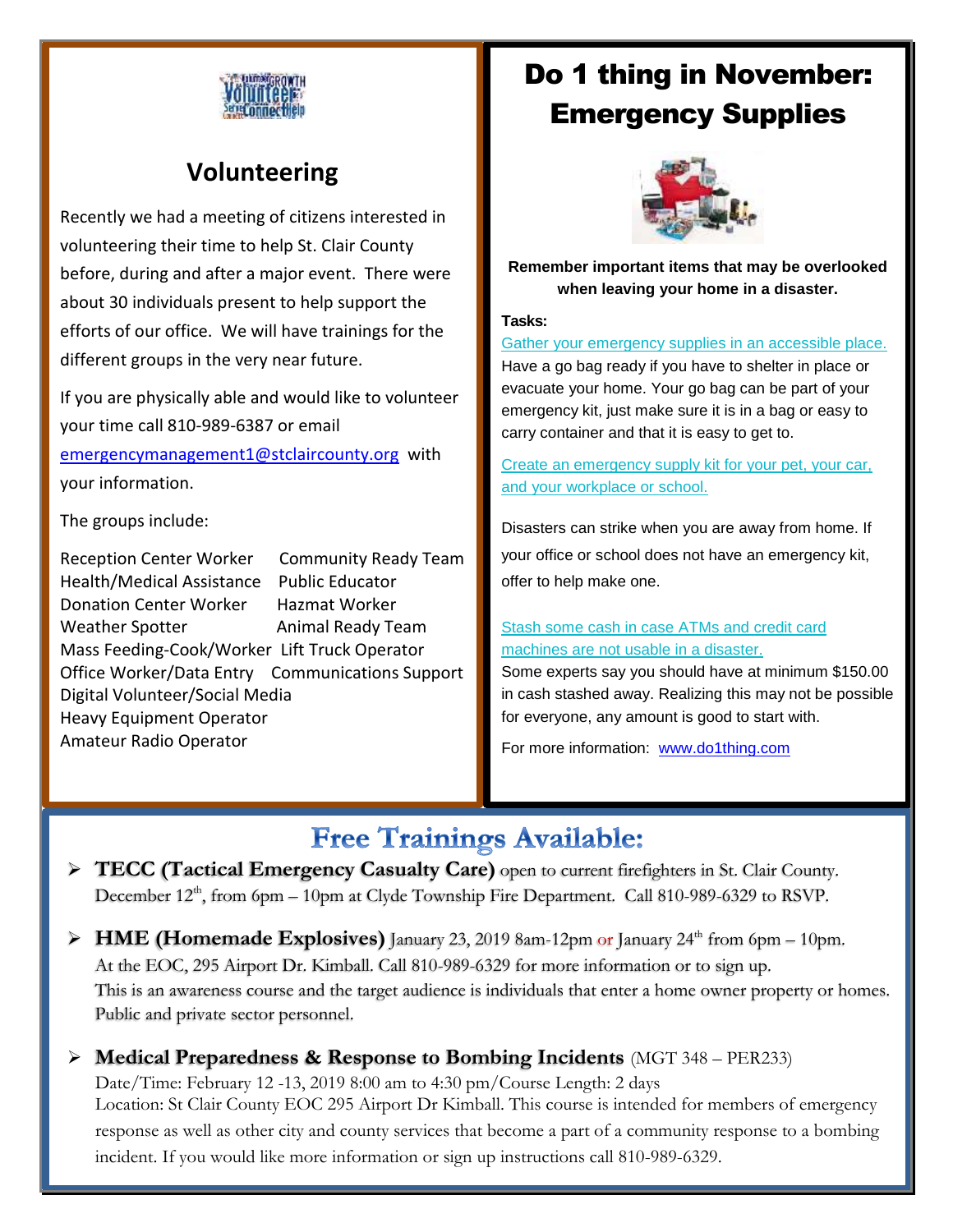# **WINTER CARE FOR SENIORS**



During winter, it's important to look out for seniors in your family and neighborhood. Older adults are at higher risk in cold weather. Here are some tips to ensure older adults are prepared for winter weather:

- Make sure to prepare an emergency kit before winter arrives. Include medication.
- Connect with your family, friends, and neighbors to make sure you (and they) have a strong support system in case of an emergency.
- Check on your neighbors after any disaster or emergency, including when it's freezing.

Be careful after a storm. Limit your time outside in the cold. Reduce the risk of heart attack by making sure you don't overexert yourself when shoveling snow.

## **KITCHEN SAFETY TIPS**



Did you know most home fires start in the kitchen? Whether you're making turkey or pie this holiday season, it is important to be careful when you're cooking. Use these tips to make sure your Thanksgiving is safe and delicious:

- Keep an eye on food when cooking.
- Wear short sleeves or roll them up. Long sleeves can catch on fire.
- Never leave frying food alone. Most home cooking fires start when food is left unattended.

To learn more about staying safe over the holidays,

visit [https://www.ready.gov/holiday-toolkit.](http://links.govdelivery.com/track?type=click&enid=ZWFzPTEmbWFpbGluZ2lkPTIwMTgxMTE2Ljk3NzIzMzkxJm1lc3NhZ2VpZD1NREItUFJELUJVTC0yMDE4MTExNi45NzcyMzM5MSZkYXRhYmFzZWlkPTEwMDEmc2VyaWFsPTE3NTY0ODkzJmVtYWlsaWQ9amZyaWVkbGFuZEBzdGNsYWlyY291bnR5Lm9yZyZ1c2VyaWQ9amZyaWVkbGFuZEBzdGNsYWlyY291bnR5Lm9yZyZmbD0mZXh0cmE9TXVsdGl2YXJpYXRlSWQ9JiYm&&&101&&&https://www.ready.gov/holiday-toolkit) Join the conversation on social media by following @Citizen\_Corps and @Prepareathon. Share your holiday safety tips with #HolidaySafety!